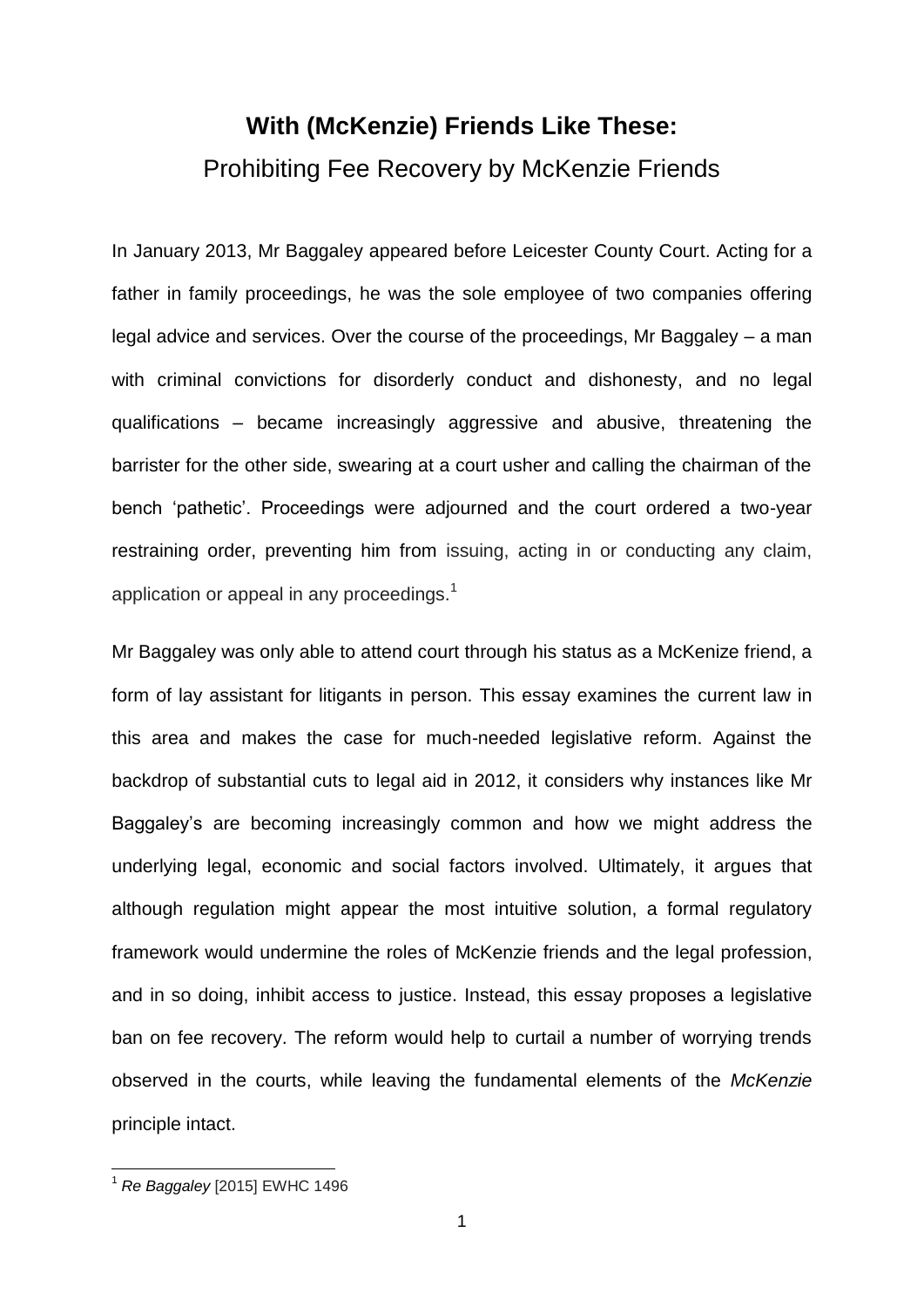### **The Law on Lay Assistance: Friend, Assistant, Advocate**

Though most often associated with *McKenzie v McKenzie*, lay assistance for litigants in person was established some 140 years earlier. *Collier v Hicks* found that "persons not in the legal profession are not allowed to practise as advocates in any of these courts,"<sup>2</sup> but an exception was made for "remote places," where, with judicial discretion, a friend may attend court to offer one party support and assistance. *McKenzie* drew on this precedent, finding that "every party has the right to have a friend present in court beside him to assist by prompting, taking notes, and quietly giving advice."3

While McKenzie friends are largely unregulated, legislation provides some formal restrictions. The *Legal Services Act 2007* establishes that rights of audience and the right to conduct litigation are reserved legal activities<sup>4</sup> to be undertaken only by persons authorised by regulatory bodies and with appropriate insurance.<sup>5</sup> A similar provision is included in the *Solicitors Act 1974*. 6 In *Noueii v. Paragon Finance plc,*  meanwhile, the Court of Appeal also stressed that a breach of these rules is both contempt of court and a criminal offence. $7$ 

In practice, however, permission to represent litigants before the court is a point of contention and Moorhead describes this body of law as "confused and contradictory." <sup>8</sup> *O'Toole v Scott* established that courts could permit rights of

<sup>2</sup> *Collier v Hicks* [1831] 2 B & Ad 663, 670

<sup>3</sup> *McKenzie v McKenzie*, [1970] 3 All ER, 36

<sup>4</sup> Legal Services Act 2007, s 12

 $^5$  ibid, s 13

 $6$  Solicitors Act 1974, s 20(1)

<sup>7</sup> *Noueii v. Paragon Finance plc (No. 2)* [2001] EWCA Civ 1402

 $8$  Moorhead, 134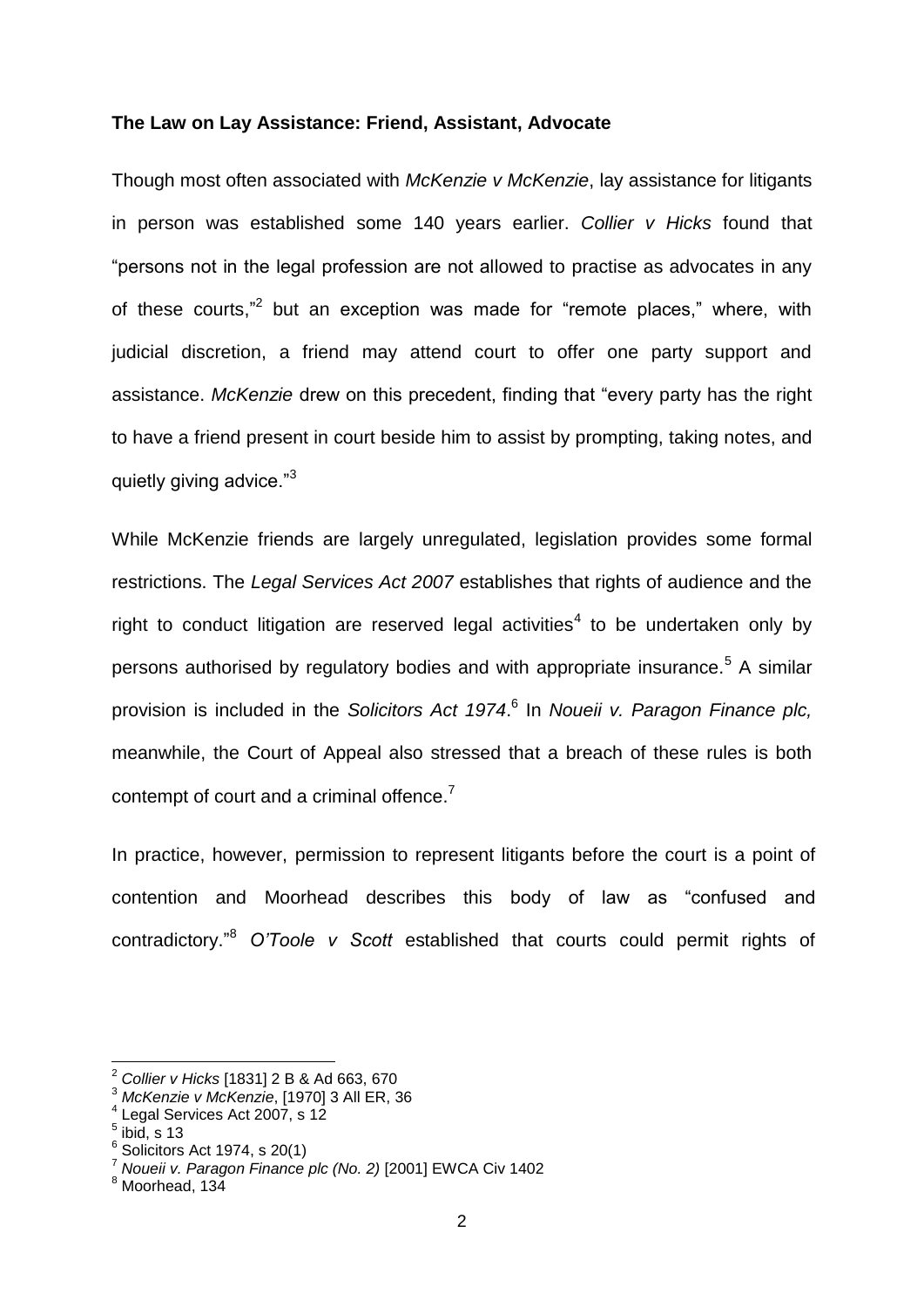audience to McKenzie friends.<sup>9</sup> However, where Lord Woolf found that this discretion was reserved for "exceptional circumstances."<sup>10</sup> Lord Donaldson found that "it is not a question of seeking the leave of the court [but rather] of the court objecting to and restricting the use of assistance, if it is clearly unreasonable. $11$ <sup>11</sup> Similarly, though Practice Guidance requires "a short CV and a statement outlining their experience, lack of interest in the case, understanding of their role and the need for confidentiality,"<sup>12</sup> evidence suggests that these requirements are often overlooked in the judiciary's "willingness, even keenness to permit McKenzie Friends"<sup>13</sup> and that "some are gaining rights of audience unsolicited."<sup>14</sup>

Although this practice raises questions about sufficient protections for litigants, McKenzie friends are nonetheless seen as a way to make courts less daunting and help litigants through procedures that "are too often inaccessible or incomprehensible to ordinary people.<sup>"15</sup> Courts have stressed their importance in "protect[ing] the interests of justice by levelling the playing field,"<sup>16</sup> offering assistance where a litigant would otherwise have been left without "equality of arms."<sup>17</sup> In *Airy v Ireland*, it was argued that under Article 6 of the European Convention of Human Rights, the right to

 9 Philip Thomas, 'From McKenzie friend to Leicester assistant: the impact of the poll tax' (1992) Sum PL, 212

<sup>10</sup> *D v. S (Rights of Audience)* [1997] 1 FLR 724

<sup>11</sup> *R v Leicester City Justices, ex p Barrow* [1991] 3 WLR 368

 $12$  Barry, 69

<sup>13</sup> Liz Trinder, et al, 'Litigants in person in private family law cases' (2014) *Ministry of Justice Analytical Series* <justice.gov.uk/publications/researchand-analysis/moj> accessed 22 Sept 2019, 94

<sup>14</sup> Legal Services Consumer Panel, *Fee-Charging McKenzie Friends* (2014)

<sup>&</sup>lt;legalservicesconsumerpanel.org.uk/publications/research\_and\_reports/documents> accessed 22 Sept 2019, 5.36

 $15$  Richard Moorhead, 'Access or aggravation? Litigants in person, McKenzie friends and lay representation' (2003) 22 CJQ,133

<sup>&</sup>lt;sup>16</sup> Kerry-Ann Barry, 'McKenzie Friends and litigants in person: widening access to justice or foes in disguise?' (2019) 69 CFLQ, 149

<sup>&</sup>lt;sup>17</sup> Angela Melville, "Giving Hope to Fathers": Discursive Constructions of Families and Family Law by McKenzie Friends Associated With Fathers' Rights Groups' (2017) 31 (2) Int J Law Policy Family, 148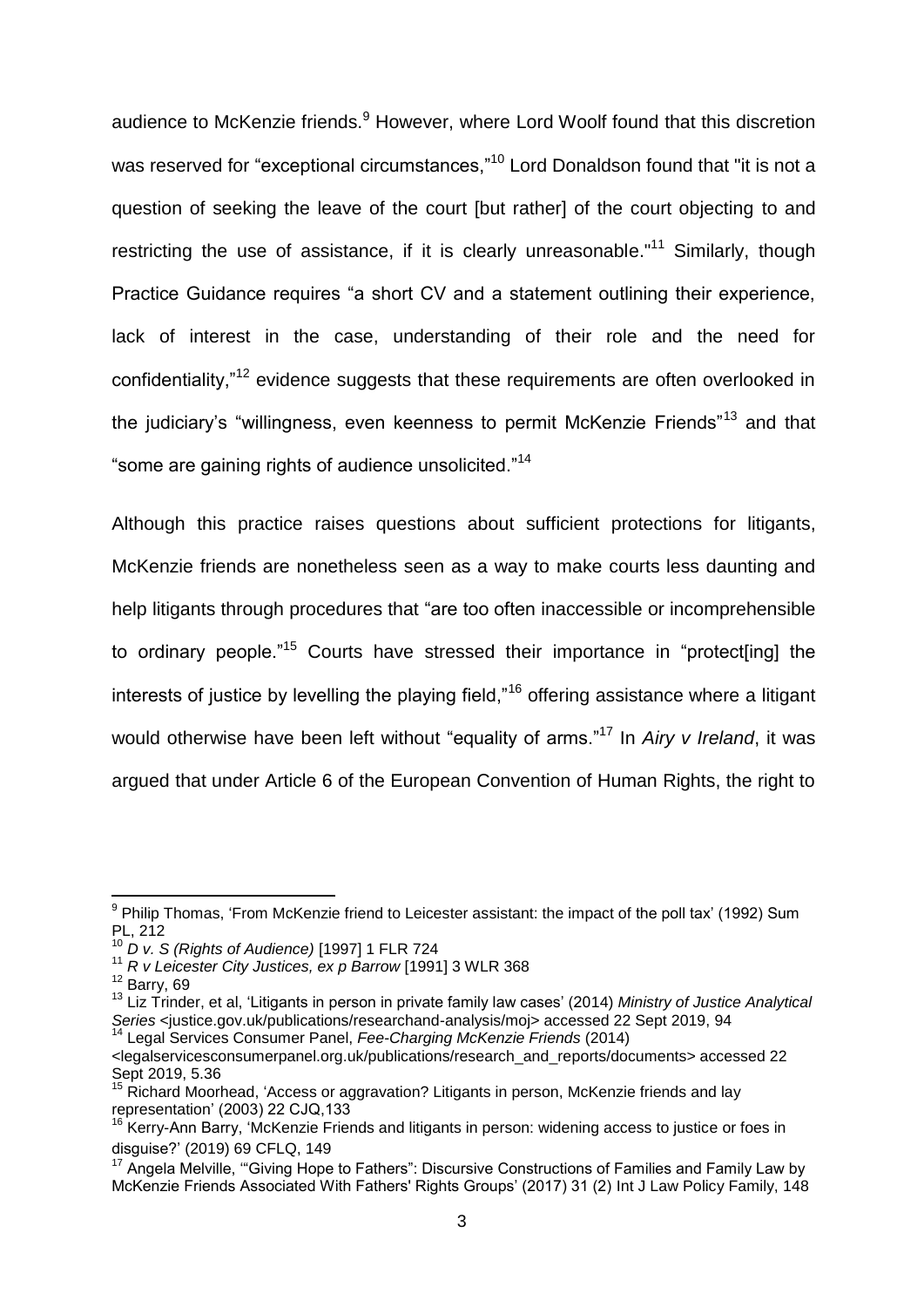a fair trial encompasses a right to lay assistance,  $18$  a point which has also been made in *Re O*<sup>19</sup> and *R v Leicester City Justices, ex p Barrow.*<sup>20</sup>

In this sense, McKenzie friends are something of balancing act – while they pose a risk to litigants, it is offset by their role in making courts and procedures accessible. In the judicial test for granting permission to McKenzie friends, the courts are required to look not at the merits of the litigant's case or even on their objective need for assistance, but rather whether the litigant wants the friend to be present; the "litigant's own view of their needs and interests."<sup>21</sup> This is consistent with the original *McKenzie* ruling, where the friend was allowed not because of his legal background, but in spite of it; he was permitted precisely because he was "not attempting to take part in the proceedings as an advocate."<sup>22</sup> Here, the courts have made clear that the role is not concerned with *Ersatz-*lawyers, offering heightened risk for cheaper rates, but rather on the practical and personal advice that litigants find useful when bringing their case to court.

### **The Impact of Legal Aid Cuts: 'Advice Deserts' and Hidden Agendas**

The *Legal Aid, Sentencing and Punishment of Offenders Act 2012* saw a radical restructuring of legal aid, effectively stripping public funding from the vast majority of civil, family and immigration cases.<sup>23</sup> Those affected have found themselves in "a climate where legal aid is virtually unobtainable and lawyers are disproportionately expensive."<sup>24</sup> Despite reports of the "under-supply of providers in some areas of the

<sup>18</sup> *Airy v Ireland* [1979] EHRR 305

<sup>19</sup> *Re O (Children) (Hearing in Private: Assistance)* [2005] EWCA Civ 759

<sup>20</sup> *R v Leicester City Justices, ex p Barrow* [1991] 3 WLR 368

<sup>&</sup>lt;sup>21</sup> Moorhead, 153

<sup>22</sup> *McKenzie v McKenzie*, [1970] 3 All ER, 36

 $23$  Barry, 69

<sup>&</sup>lt;sup>24</sup> JUSTICE, 'Response: Consultation on reforming the courts' approach to McKenzie friends' (2016), <justice.org.uk/mckenzie-friends> accessed 22 Sept 2019, 6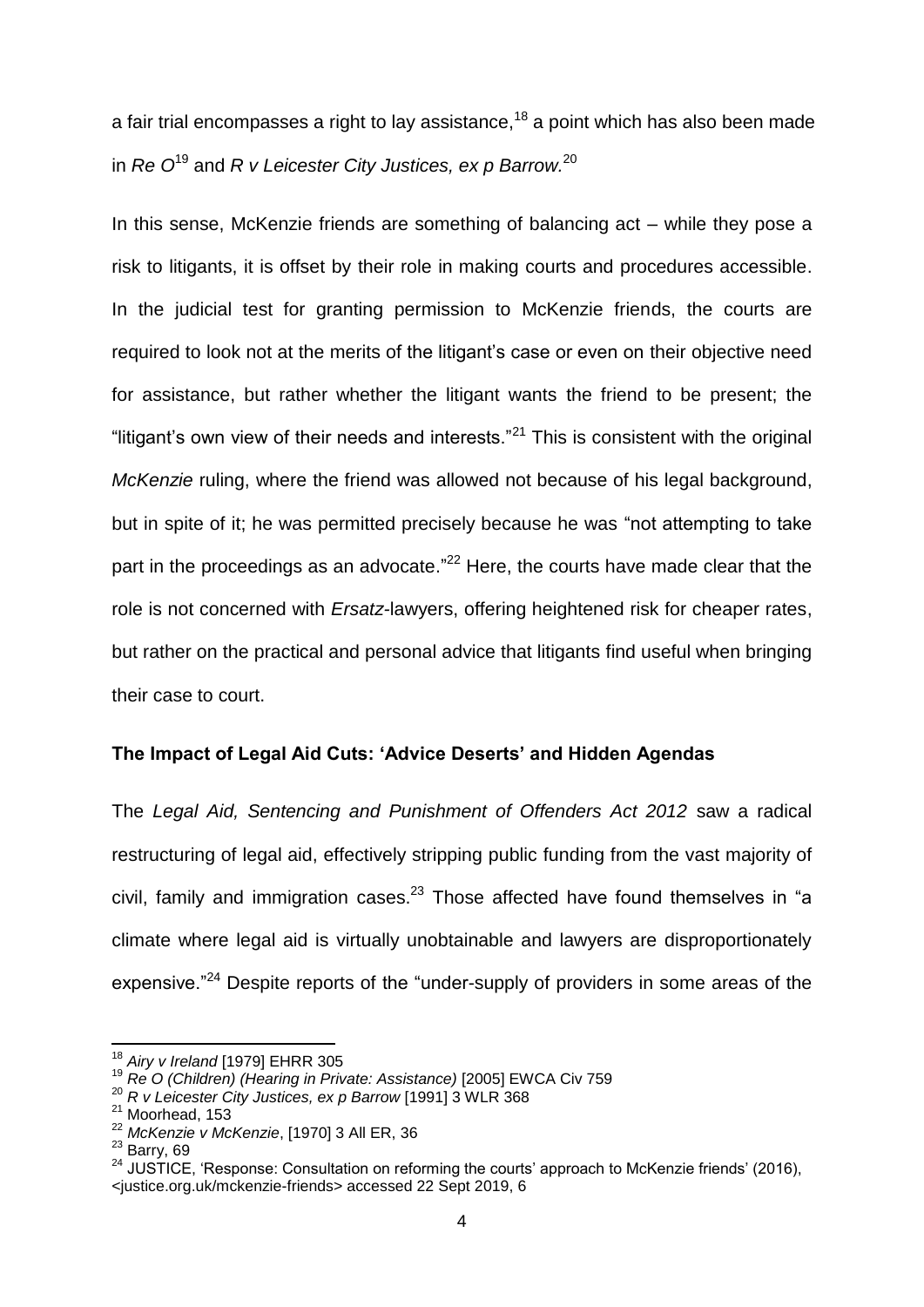country"<sup>25</sup> and a government promise of "robust mechanisms to identify any developing market shortfall,"<sup>26</sup> legal practitioners were left with reduced work and courts saw a significant increase in litigants in person. Two years later, the National Audit Office found that fourteen local authority areas could be classed as 'advice deserts',<sup>27</sup> areas where no applications for civil legal aid funding were granted.

Though no records are kept on the number of McKenzie friends, widespread anecdotal evidence reports of a sharp increase following the cuts in 2012. It is now estimated that McKenzie friends appear in around 5% of civil cases.<sup>28</sup> The Legal Services Consumer Panel attributes this increase solely to legal aid cuts, observing that "for many litigants in person, the real choice is now between using a McKenzie Friend or being entirely unsupported during proceedings."<sup>29</sup> Melville makes a similar observation, but also stresses the vulnerability of many of those affected: "[A McKenzie Friend's] support is especially important in a system that often leaves one party without the 'equality of arms' to face a litigant who has access to legal representation, or has subjected them to a history of violence."<sup>30</sup>

With legal aid all but removed, a new class of 'professional', fee-charging McKenzie friends started to take its place. As Trinder has found, "the role of paid McKenzie Friends tend[s] to be wider than "family/friend informal supporters, [who] generally [provide] quiet emotional support." $31$  Instead, this group offer a "solicitor-lite" $32$ 

<sup>25</sup> Ministry of Justice, *Reform of Legal Aid in England and Wales: the Government Response* (2011) 8072 Cm,140

 $26$  ibid, 30  $27$  ibid, 35

<sup>28</sup> Rosemary Hunter, 'Paid McKenzie friends: the case for regulation' (2017) Fam Law, 13

<sup>&</sup>lt;sup>29</sup> Legal Services Consumer Panel, 4.5

 $30$  Melville, 148

<sup>31</sup> Trinder, 96

<sup>32</sup> Judicial Executive Board, *Consultation response: Reforming the courts' approach to McKenzie friends*, (2019), <judiciary.uk/wp-content/uploads/2016/02/MF-Consultation-LCJ-Response-Final-Feb-2019.pdf> accessed 22 Sept 2019, 29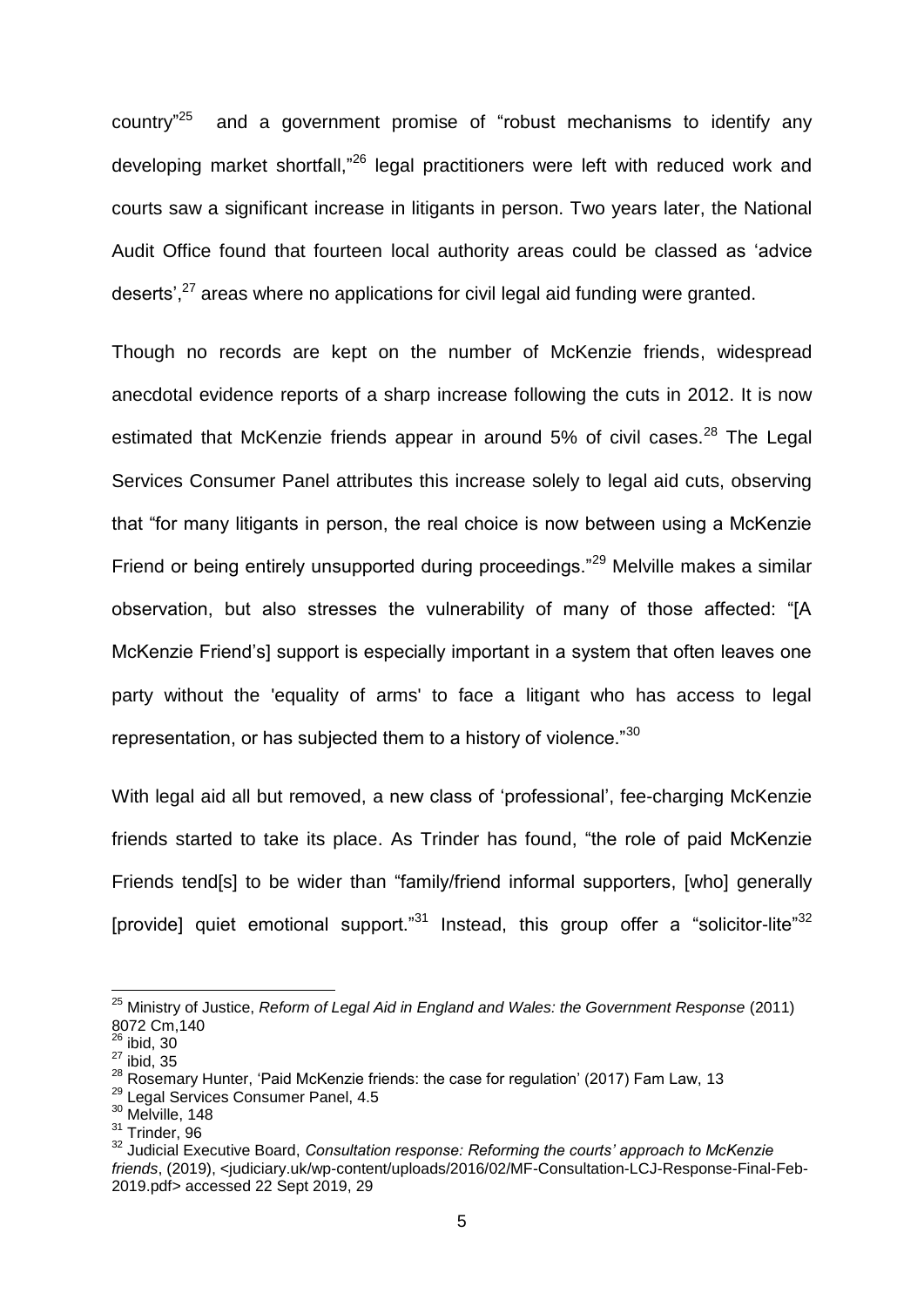service, preparing documents, managing bundles, negotiating on the litigant's behalf and requesting rights of audience. $33$  When such McKenzie Friends advertise their services, they typically emphasize the legal nature of their work, with websites offering "a full range of professional low-cost support services,"<sup>34</sup> or purporting to be "as good, if not better, than any solicitor or barrister."<sup>35</sup>

Yet, without training, regulation and insurance, this change in the nature of their work tips the balance inherent in the McKenzie principle and exposes some of society's most vulnerable to disproportionate risk. Academic research and reported cases show time and again how this risk manifests itself in practice, with "positively disruptive"<sup>36</sup> McKenzie Friends providing advice that is "agenda-driven"<sup>37</sup> or "simply wrong"<sup>38</sup>, using their clients as a "puppet"<sup>39</sup> or a "mouthpiece"<sup>40</sup>, or even acting as "menace to the proper administration of justice."<sup>41</sup>

In *Oyston & Anor v Ragozzino*, for example, a McKenzie Friend was found to have aided and abetted a client in sending "savage, abusive and obscene"<sup>42</sup> correspondence to the other party. Although the McKenzie friend had "fuelled" the illadvised letters, the litigant remained liable for the subsequent damages. <sup>43</sup> In *Noueii*, a McKenzie friend repeatedly advised a litigant to appeal, despite the right of appeal having already been exhausted.<sup>44</sup> considerably increasing the litigant's liability for

<sup>&</sup>lt;sup>33</sup> Trinder, 95

<sup>&</sup>lt;sup>34</sup> Melville, 156

<sup>35</sup> Max Walters, 'Up front: Fresh call for McKenzie friends ban' (2019) 25 Mar LS Gaz, 1.

<sup>&</sup>lt;sup>36</sup> Melville, 149

<sup>&</sup>lt;sup>37</sup> JUSTICE, 2

 $38$  John Hyde, 'News: McKenzie friends 'preying' on the vulnerable' (2016) 5 Dec LS Gaz, 1

<sup>39</sup> *Re Baggaley* [2015] EWHC 1496 (Fam), [8];

<sup>40</sup> *Oyston and Another v Ragozzino* [2015] EWHC 3232 (QB)

<sup>41</sup> *Mensah v Islington Council*, unreported, cited in Moorhead, 150

<sup>42</sup> Chloe Smith, 'News: McKenzie friend 'fuelled flames' in libel hearing' (2015) 16 Nov LS Gaz, 1

<sup>43</sup> Barry, 69

<sup>44</sup> *Noueii v. Paragon Finance plc (No. 2)* [2001] EWCA Civ 1402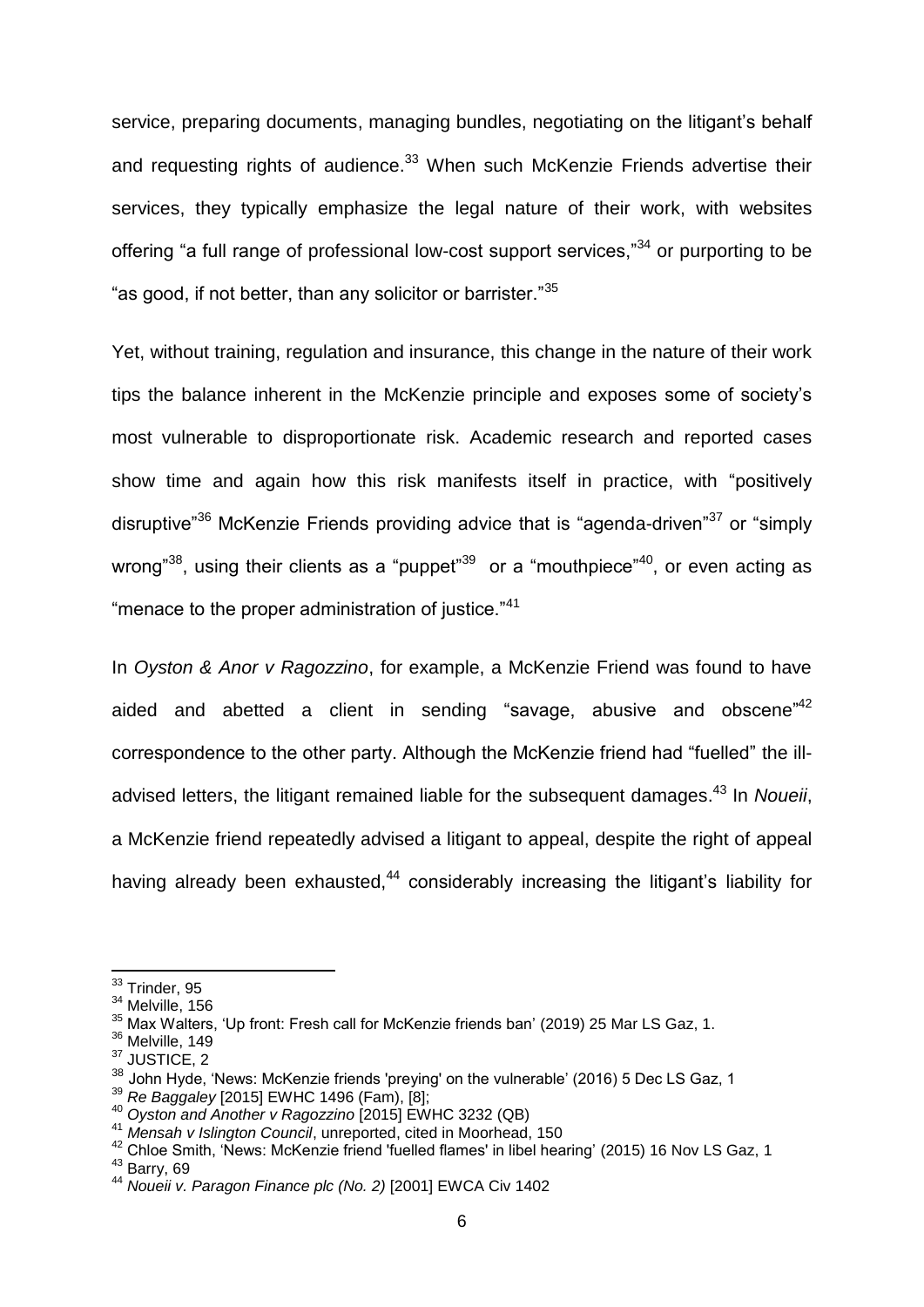costs.<sup>45</sup> Though case law establishes that McKenzie friends may be found liable for bad practice, this is restricted to cases where they claimed to be offering the services of a qualified lawyer, and did not apply in *Oyston* or *Noueii*. Further still, as *Mensah v. Islington Council* illustrates, even where a cost sanction is awarded, it has little effect where the uninsured McKenzie friend is insolvent or bankrupt.<sup>46</sup>

Family matters appear to be particularly affected, with the LSCP reporting that professional McKenzie friends "mainly advise fathers at the lower end of the income spectrum."<sup>47</sup> *Re Baggaley* was one such case, as was *Re H*, in which the McKenzie friend made a large number of errors in preparing documents and repeatedly intimidated the mother in custody proceedings.<sup>48</sup> A study by Melville has found that McKenzie friends in this area frequently "promote powerful social myths that support gender inequality and violence against women, and deny children's rights."<sup>49</sup> In *Pelling*, for instance, a McKenzie friend was refused permission due to his inability to separate his "role as chairman of a [fathers' rights] pressure group from that as an assistant of LIPs."<sup>50</sup>

Here, it is important that cuts to legal aid have not only seen an increase in McKenzie friends, but also a fundamental change in the way they operate. A new subset of 'professional' McKenzie friends are taking advantage of the lack of regulation, training or insurance required, and engaging in work that is substantively more legal than the traditional, 'quiet advisor' archetype. Beyond the discretion of judges in the courtroom, there is no recourse for bad practice and instances of poor advice and disruptive behaviour often go unreported and without repercussion.

<sup>&</sup>lt;sup>45</sup> Moorhead 149

<sup>46</sup> *Mensah v Islington Council*, unreported, cited in Moorhead, 150.

AT Legal Services Consumer Panel, 15

<sup>48</sup> *Re H (Children)* [2012] EWCA Civ 1797

<sup>&</sup>lt;sup>49</sup> Melville, 150

<sup>50</sup> *R v Bow County Court ex parte Pelling* [1999] EWCA Civ 2004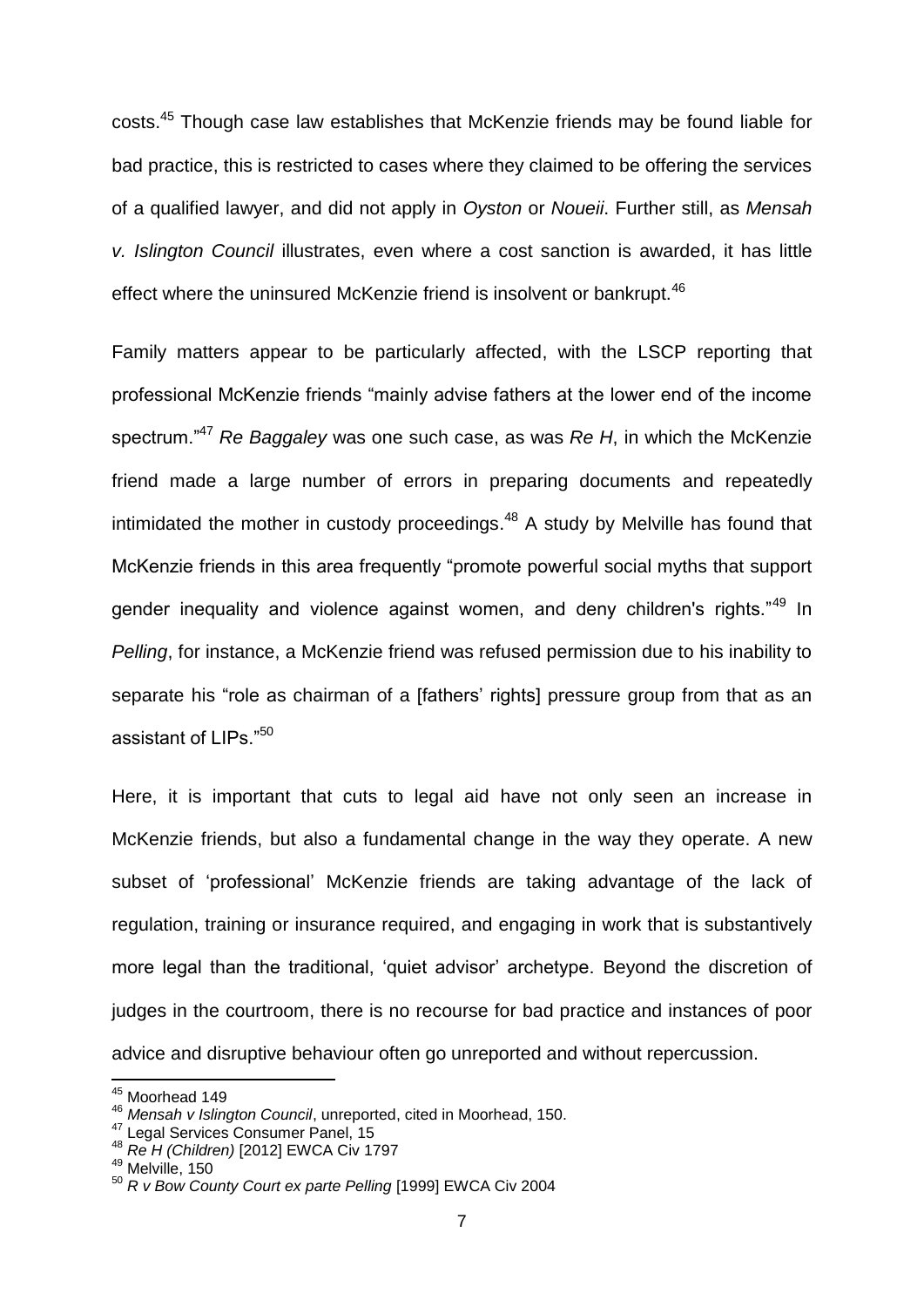#### **Judges and Gatekeepers: The Case for Prohibiting Fee Recovery**

These developments have led academic literature, judicial consultations and government papers to acknowledge the need for reform. However, opinions differ as to how this reform might look in practice. Broadly, the suggestions fall into three categories: (1) judicial intervention; (2) regulation; and (3) prohibition of fee-recovery.

For the former, the Civil Justice Review argues that the role of lay representatives can be maintained, with "problems of incompetence can be resolved by registrars and judges."<sup>51</sup> A similar point was made by respondents to the Lord Chief Justice's Consultation on Reforming McKenzie Friends, who argued that "the court has sufficient power to control McKenzie Friends but there is a simple lack of consistency in the use of those powers."<sup>52</sup>

This solution, however, has very limited reach. As set out above, the role of the McKenzie friend – and particularly paid McKenzie friends – has expanded to encompass tasks and responsibilities well beyond the courtroom, where the risk they pose is out of judicial hands.<sup>53</sup> In particular, the worrying trend of McKenzie friends using litigants to exercise political or personal grievances would remain largely unresolved (*Pelling, Re Baggaley, Re H*). It also fails to address the vulnerable position of litigants whose liability for costs rise significantly due to the actions of a McKenzie friend, but have no means of recovery (*Ouyston, Noueii, Mensah*).

Among academics, regulation is the most frequently cited solution and initially appears to be more in keeping with developments on the ground. It seems logical that increasing problems with McKenzie friends should be met with increasing

1

<sup>&</sup>lt;sup>51</sup> Moorhead, 136

<sup>52</sup> Judicial Executive Board, 26

 $53$  Barry, 69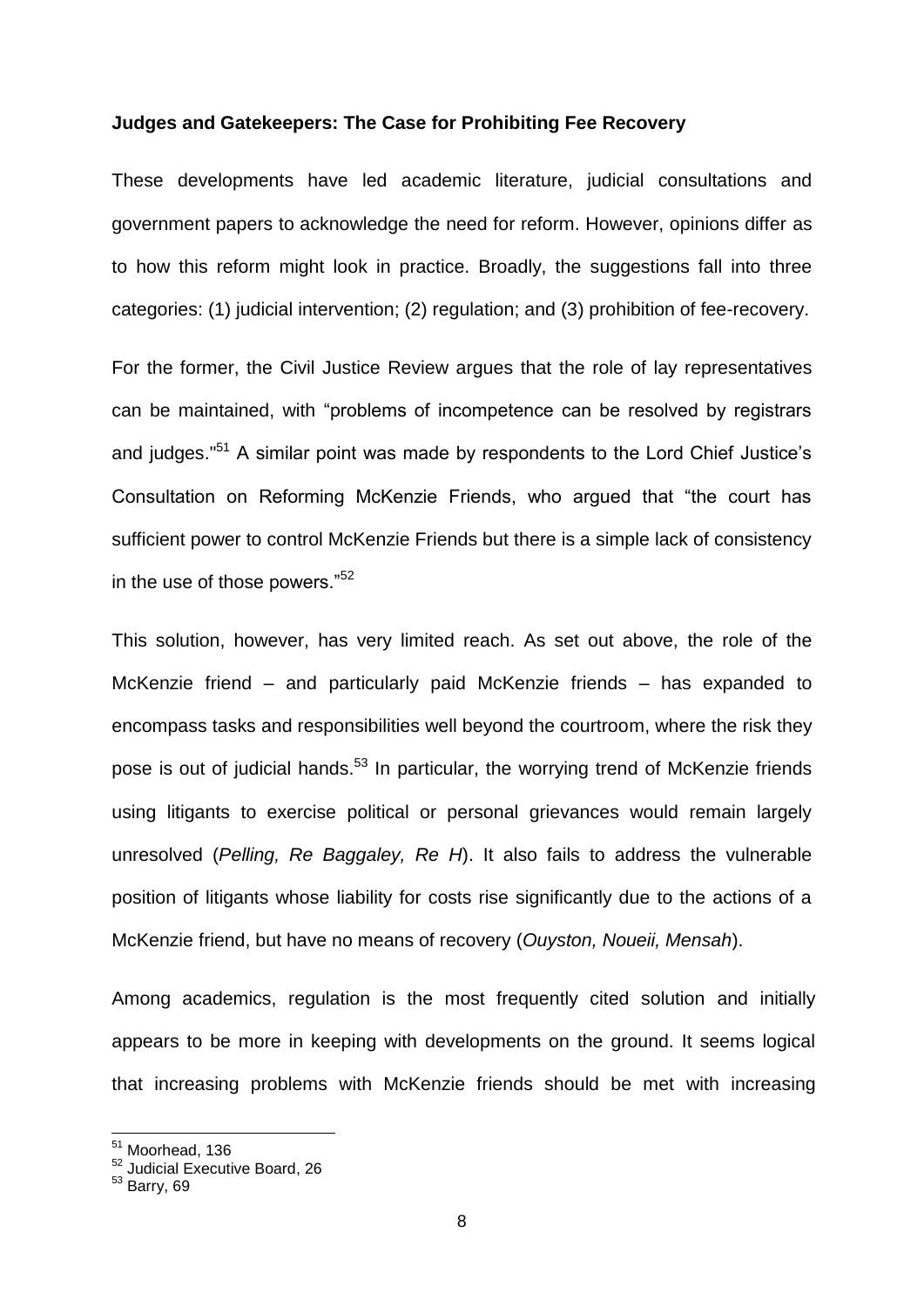controls. As Hunter argues, regulation could monitor actions both in and out of court, provide accountability and establish a much-needed insurance framework for what is quickly becoming an established professional service.<sup>54</sup>

In this body of literature, comparisons are frequently drawn to the institution of regulation in other fields. However, in some cases, this inadvertently reveals serious issues with the model. Barry, for example, discusses the rise of case management companies following the removal of legal aid from personal injury claims in 1999, a move many saw as "encouraging compensation culture [and] persuading litigants to bring claims irrespective of merit."<sup>55</sup> Regulation, she argues, resulted in the "steady decline in the number of CMCs<sup>"56</sup> and the same might be achieved with McKenzie friends. Here, however, Barry appears to have misjudged the objective. As a key component of a litigant's right to a fair hearing, legislation should not strive to "deter"<sup>57</sup> McKenzie friends at all; the issue is not their existence, but the quality of the service they provide.

Significantly, Barry's solution would affect not only for-profit McKenzie friends, but also the voluntary friends for whom the category was created. As the Legal Services Consumer Panel finds, "the cost and administrative burden of regulation could drive McKenzie Friends from the market,"<sup>58</sup> deterring not only the ineffective and disruptive, but all McKenzie friends. Indeed, the archetypal 'volunteer-friend' is more likely to be intimidated by regulatory standards and insurance requirements than the 'fee-charging professional', who may be able to pass associated costs onto clients.

<sup>56</sup> ibid

**.** 

<sup>57</sup> ibid

<sup>&</sup>lt;sup>54</sup> Hunter, 13

 $55$  Barry 69

<sup>58</sup> ibid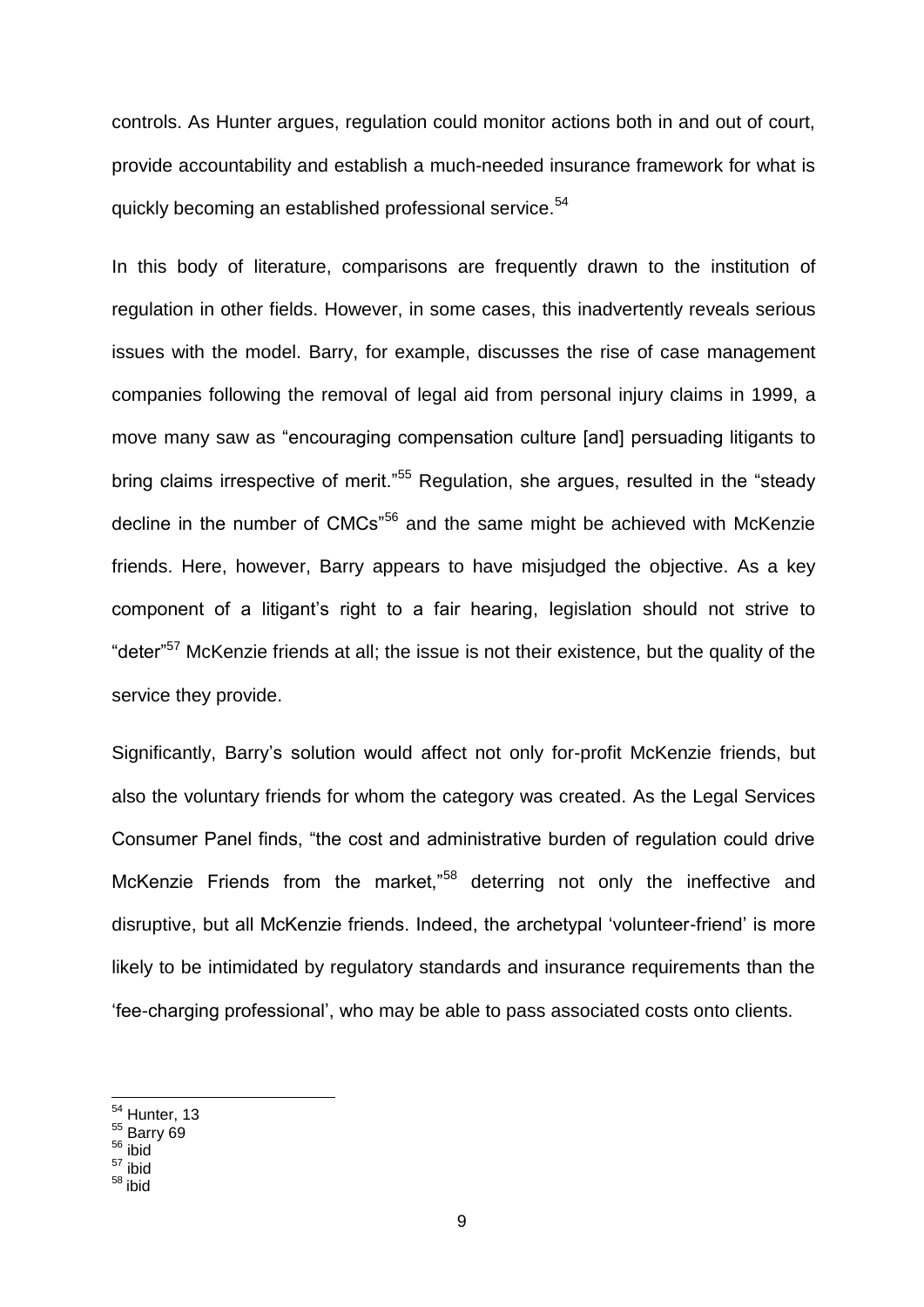Introducing regulation only for those who receive payment is equally problematic, as it amounts to government-sponsored recognition of McKenzie friends as an acceptable legal service. This would effectively create "a new branch of the legal profession,"<sup>59</sup> albeit without the level of training and expertise traditionally demanded of those in the field. In addition to calling into the question the necessity or value of the standards currently used by the Solicitors Regulation Authority and the Bar Standards Board, this presents a worrying disregard for the protection of consumers and the integrity of the justice system.<sup>60</sup>

Instead, in line with the findings of the Judicial Executive Board's 2016 Consultation, a more practical response is to target those who present the greatest threat to litigants by prohibiting fee recovery.

In setting a price for their services, professional McKenzie friends have fundamentally altered the nature of their relationship to the litigant and "exacerbated concerns relating to the use of McKenzie Friends more generally."<sup>61</sup> With the introduction of a fee comes a range of expectations regarding expertise, quality and value that are at odds with the McKenzie friend's traditional role. In essence, the fee changes McKenzie friends from supportive advisors to service providers, complete with the responsibilities that role entails. With these heightened expectations, however, comes increased risk. Where the McKenzie friend fails to provide the expertise, quality or value expected, the lack of accountability inherent in their role leaves the litigants entirely exposed. In barring fees, legislation would reduce the risk posed by McKenzie friends and restore something of the balance that had traditionally been achieved before the courts.

<sup>&</sup>lt;sup>59</sup> Judicial Executive Board, 26

<sup>&</sup>lt;sup>60</sup> Ibid

 $61$  JUSTICE, 8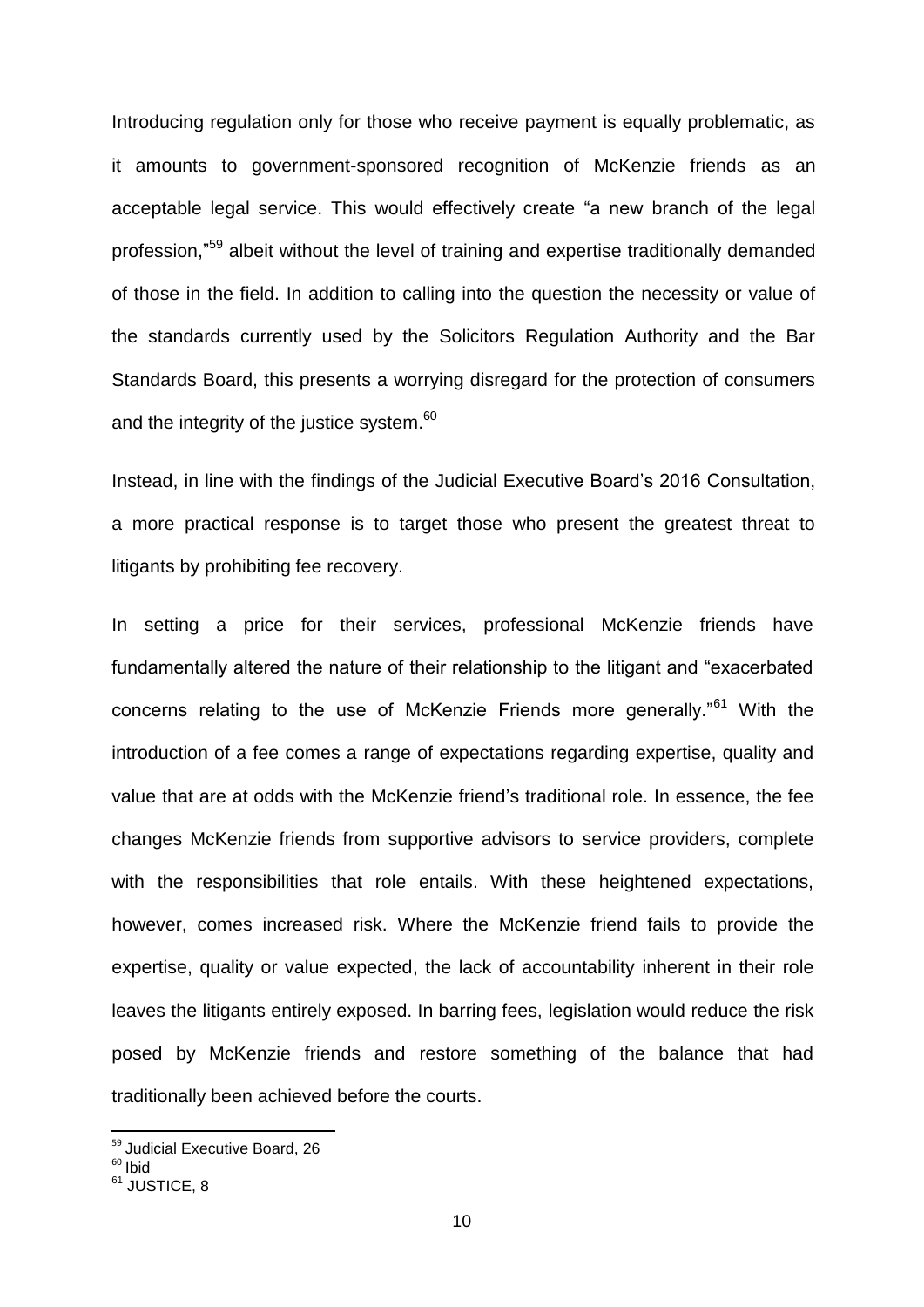Further, the ability of McKenzie friends to charge for their services introduces an incentive that is not in keeping with the traditional scope of their role and provides some with the economic means to pursue personal agendas before the courts. As JUSTICE argues, "fee-charging [has the potential to result in] escalating bills, [….] incentivising providers to 'drag out' their work."<sup>62</sup> Similarly, given the correlation between cuts to legal aid and the emergence of 'professional' McKenzie friends $^{63}$  and in turn, between 'professional' McKenzie friends" and reports of disruptive behaviour<sup>64</sup> - banning fee recovery seems a proportionate, economic response to an issue largely driven by the creation of new economic opportunities. Melville argues that in the fathers' rights groups she observed, the fathers' "value position" provided the motivation behind their involvement and that "the barring of fees is unlikely to prevent the presence of McKenzie Friends associated with fathers' rights groups."<sup>65</sup> However, while banning remuneration may not impact every instance of bad practice, removing the economic incentive is likely to make repeated courtroom activism unsustainable and, significantly, would keep individuals from acquiring the perceived authority that comes with charging for a service.

In response, those in favour of regulation frequently argue that prohibiting fee recovery does little to resolve the broader issues around legal aid and access to justice. In a scathing report on the JEB Consultation, Zuckerman writes that the JEB was "more interested in preserving the monopoly of the legal profession and protecting it from competition than in redressing the justice."<sup>66</sup> While legal aid remains a valid concern, this criticism conflates two related, but ultimately separate

 $^{62}$  JUSTICE, 8

<sup>63</sup> Legal Services Consumer Panel, 1.15

 $64$  Trinder, 95

<sup>&</sup>lt;sup>65</sup> Melville, 168

<sup>&</sup>lt;sup>66</sup> Adrian Zuckerman, 'The court's approach to McKenzie friends - a consultation, February 2016 - no improvement in assistance to unrepresented litigants' (2016) 35 (4) CJQ, 278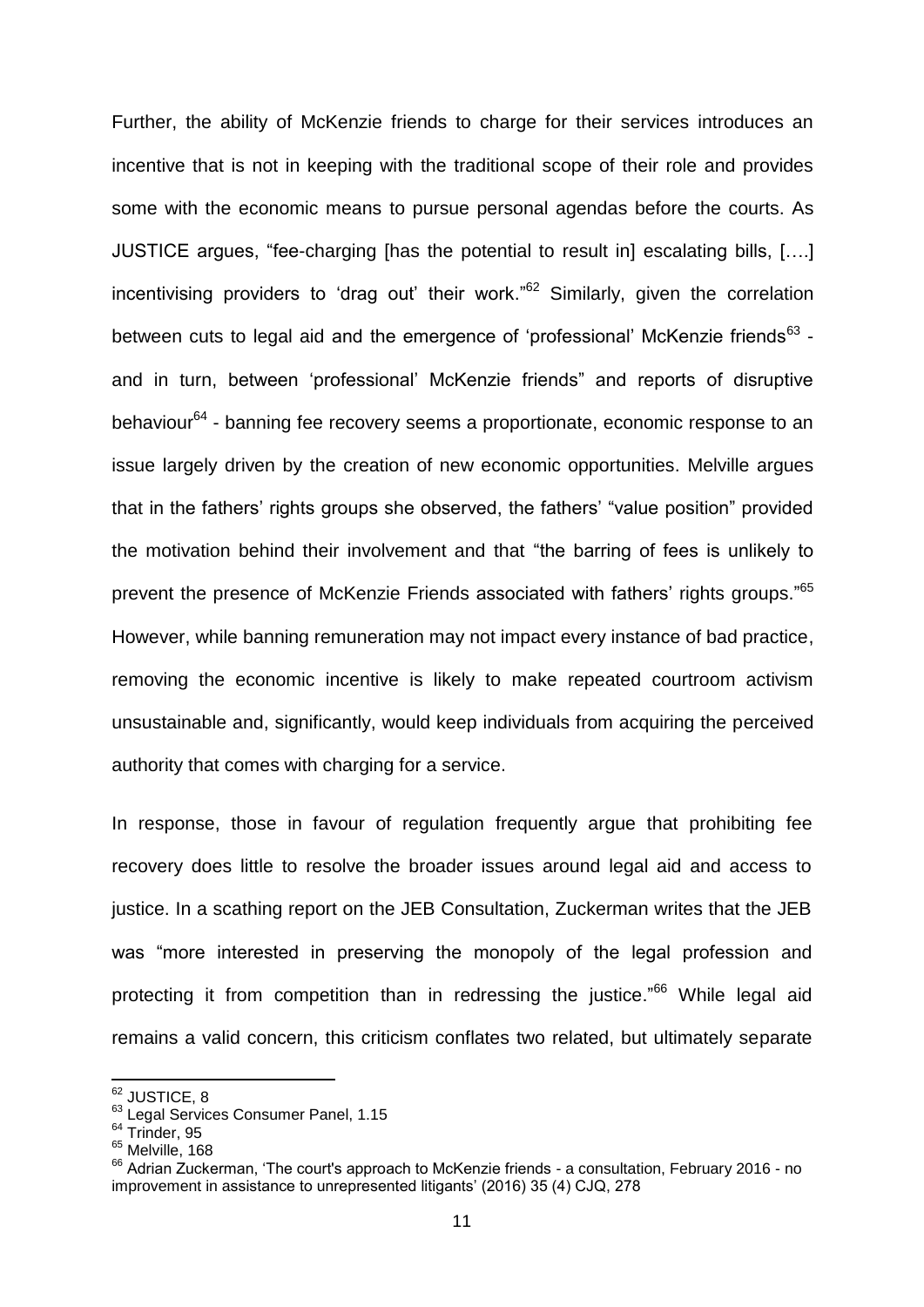issues: (1) how to curtail the increasing number of disruptive McKenzie friends; and (2) how to address the shortfall in legal services. The solution to both is not going to be achieved by a single action, whether it be regulation or the prohibition of fee recovery. Rather, the two issues must be seen separately and taken in turn.

Solutions to the current legal aid crisis are beyond the scope of this essay, but a range of options exist, including clinical legal education initiatives, mandatory pro bono requirements, support for third-sector intervention or the expansion of duty solicitors, among others. But on the narrower question of McKenzie friends, banning fee recovery is, conversely, the only option which does more to support access to justice, rather than less. It is central to the role of a McKenzie friend that they are unregulated; it is their informality that makes them valuable to litigants and, ultimately, to the courts. It is their candid, friendly advice that includes them in the right to a fair hearing. While recent years have seen a shift away from the volunteerfriend archetype, it is this function that we should be looking to preserve. Regulation would all but remove this type of McKenzie friend from the justice system, creating instead a second tier of the legal profession. Banning fee recovery, however, would help to protect the role while providing a practical means of discouraging those who are currently abusing the position. Indeed, rather than scrambling for a 'quick fix' to the justice deficit by endorsing inadequate support through regulation, it is more worthwhile protecting the institutional tools that remain, and turning to other avenues when considering more wide-reaching change.

Word count: 2,997

12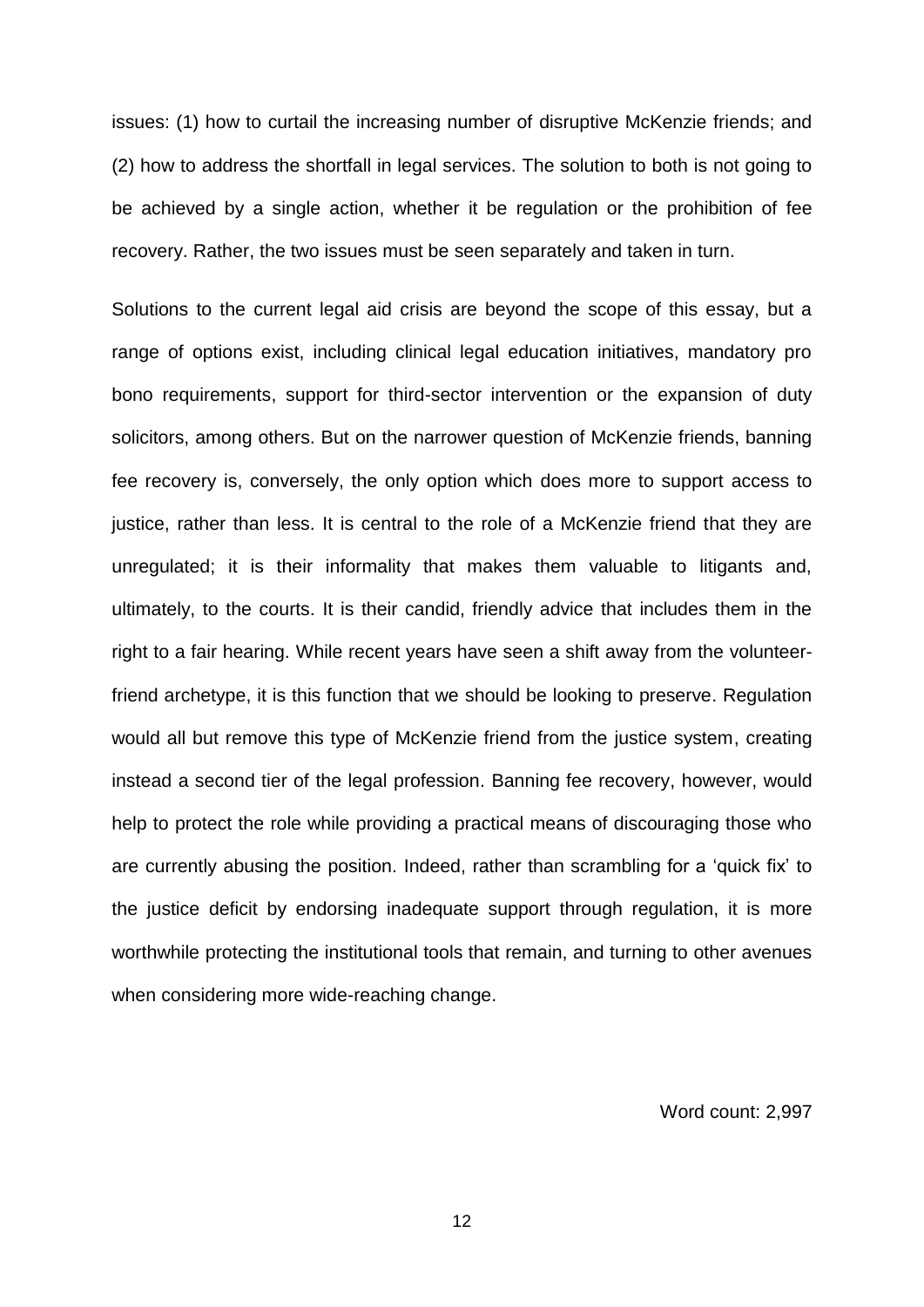# **Bibliography**

## **Case law**

- *- Airy v Ireland* [1979] EHRR 305
- *- Collier v Hicks* [1831] 2 B & Ad 663
- *- D v. S (Rights of Audience)* [1997] 1 FLR 724
- *- McKenzie v McKenzie*, [1970] 3 All ER
- *- Mensah v Islington Council*, unreported, cited in Moorhead (see below), 150
- *- Noueii v. Paragon Finance plc (No. 2)* [2001] EWCA Civ 1402
- *- Oyston and Another v Ragozzino* [2015] EWHC 3232 (QB)
- *- R v Bow County Court ex parte Pelling* [1999] EWCA Civ 2004
- *- R v Leicester City Justices, ex p Barrow* [1991] 3 WLR 368
- *- Re Baggaley* [2015] EWHC 1496
- *- Re Baggaley* [2015] EWHC 1496 (Fam)
- *- Re H (Children)* [2012] EWCA Civ 1797
- *- Re O (Children) (Hearing in Private: Assistance)* [2005] EWCA Civ 759

### **Legislation**

- *-* Legal Services Act 2007
- *-* Solicitors Act 1974
- *-* European Convention on Human Rights

### **Secondary Sources**

- *-* Barry, K. 'McKenzie Friends and litigants in person: widening access to justice or foes in disguise?' (2019) 69 CFLQ
- *-* Civil Justice Council, *Access to Justice for LIPs (or self-represented litigants): A Report and Series of Recommendations to the Lord Chancellor and to the Lord Chief Justice* (2011) CJC
- *-* Competition and Markets Authority, *Legal Services Market Study: Interim Report – Submissions by the Society of Professional McKenzie Friends (2016)* <assets.publishing.service.gov.uk/media/57d1910f40f0b65264000025> accessed 22 Sept 2019